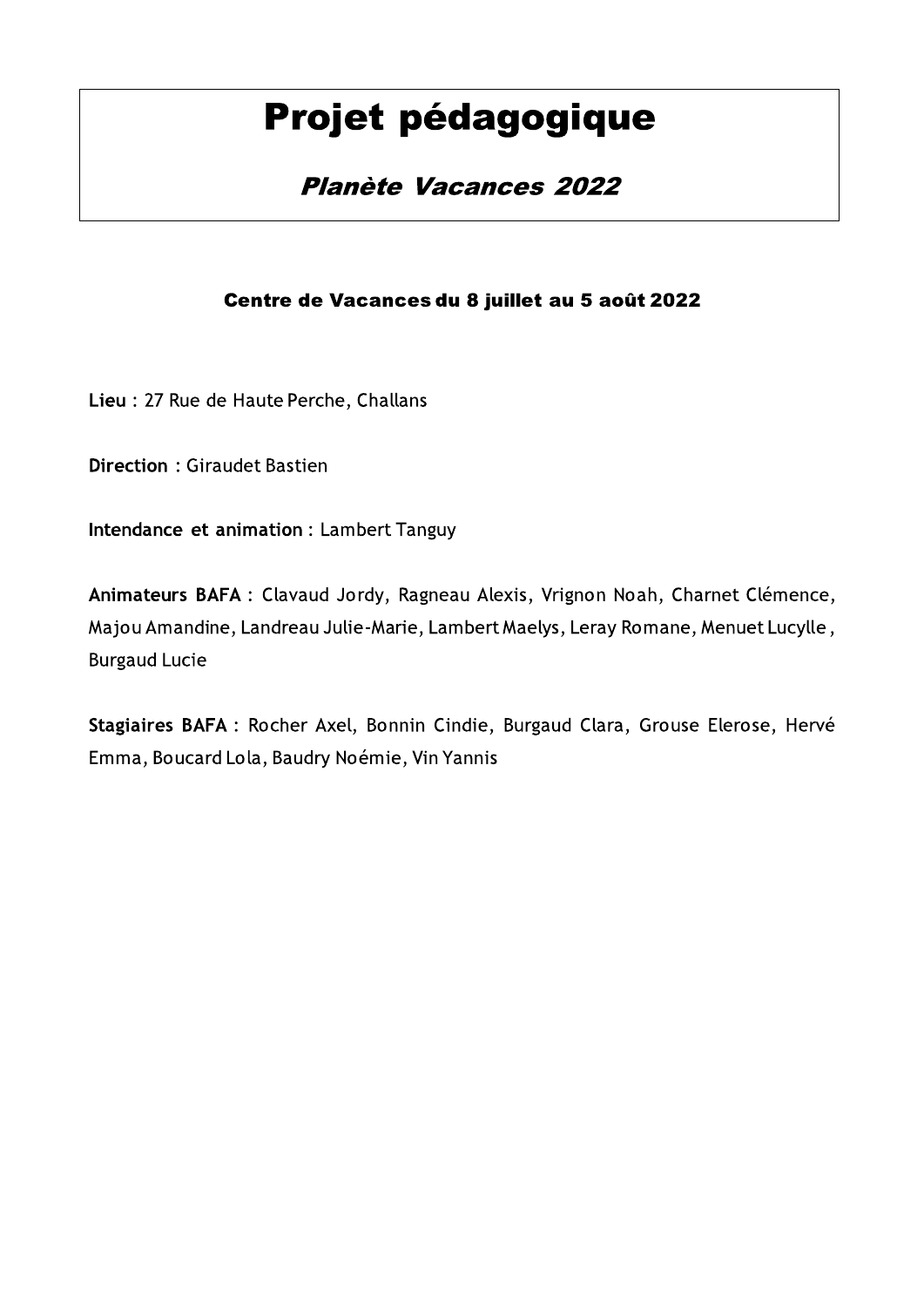#### Contexte:

Planète Vacances est un accueil collectif de mineurs sans hébergement faisant partie de l'association Familles rurales Challans. Au sein de cet accueil sont aussi organisés des séjours de une à quatre nuits pour les enfants de 3 à 14 ans. Le but cette année pour Planète Vacances sera de tenter, et ce avec les jeunes, d'apporter un regard neuf et de nouvelles organisations au sein du centre.

Les cinq semaines du centre sont rythmées par une thématique qui est «le voyage dans le temps » Cette thématique a été choisie en équipe durant une réunion avec les animateurs. Le souhait étant de ne pas enfermer les animateurs dans une thématique qui les bloque pour leurs animations mais plutôt voir cette thématique comme un guide. Elle va leur permettre de trouver un fil conducteur et de pouvoir diffuser aux enfants des valeurs, des savoirs et des savoir-faire à travers celle-ci.

#### Journée Type :

7h30 : Accueil (péricentre) 8h45 : activité d'éveil (chants, petits jeux, propositions libre...) 9h30 : Présentation de la journée, rituel de la semaine 10h : Activité du matin 12h : Repas sur place ou pique-nique 13h-14h : Temps d'activité libre (mise à disposition d'espaces calme, propositions petits jeux...) 14h : Activité de l'après-midi 16h30 : Goûter et bilan de la journée 17h : Fin de la journée (péricentre)

19h : Fermeture du centre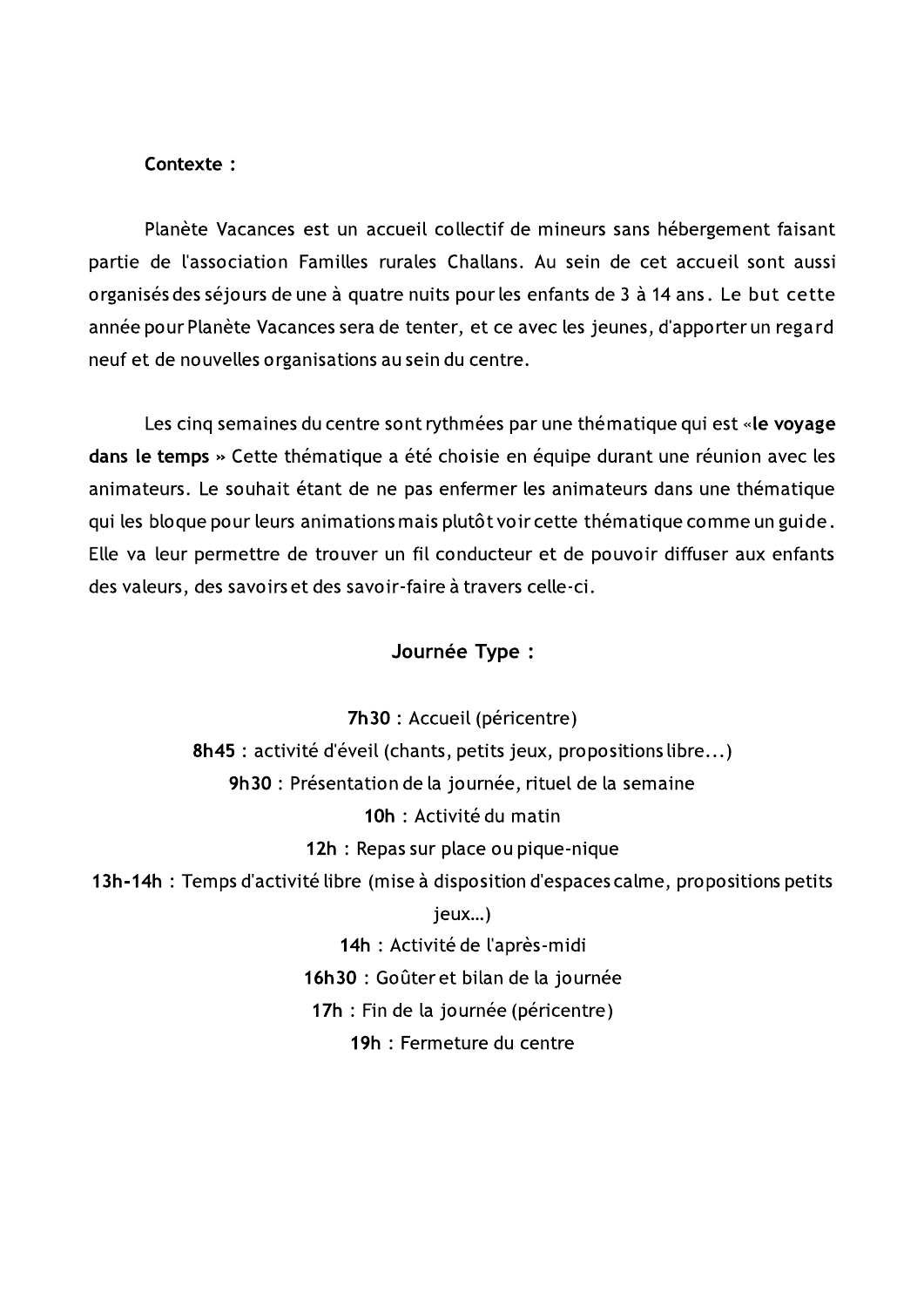#### Introduction:

Un jeune, un enfant c'est un individu à part entière avec des envies, des besoins. Notre rôle en tant qu'accompagnateur est de mettre en place des outils pour leurs permettre d'être écoutés et d'écouter les autres, les amener à une stimulation personnelle. Permettre au jeune d'être acteur de ses vacances tout en vivant en collectivité.

## Prendre en compte l'individualité de chacun

Permettre au jeune de s'écouter et de gérer son rythme

#### Comment ?

En permettant des arrivées échelonnées. Les enfants peuvent alors arriver au  $\overline{a}$ centre jusqu'à 9h30, et ainsi pouvoir dormir pour ceux qui le peuvent. On pourra aussi s'attendre alors à voir des jeunes arriver en cours d'activité, ou bien partir plus tôt. Il faudra alors le questionner et qu'il se questionne si cela ne gêne pas la dynamique de groupe, d'accepter d'attendre la fin d'une partie par exemple.

Définir ensemble les activités et les temps selon le moment de la journée. Par exemple, que puis-je faire pendant un temps calme ? Comment le faire sans gêner les autres ? Les enfants pourront alors proposer des activités plus calmes ou plus énergiques selon les moments de la journée.

Prendre en compte le besoin de se dépenser

#### Comment?

Pour permettre son développement et son épanouissement, un jeune a besoin d'être actif physiquement durant certaines périodes de la journée. Un choix varié d'activités physiques et techniques sera proposé aux jeunes. Il convient de rappeler qu'il s'agit des vacances de l'enfant, qu'il en est avant tout l'acteur principal. En aucun cas, les activités proposées auront un but compétitif, leurs pratiques s'inscrivent dans le cadre d'un loisir et de découverte.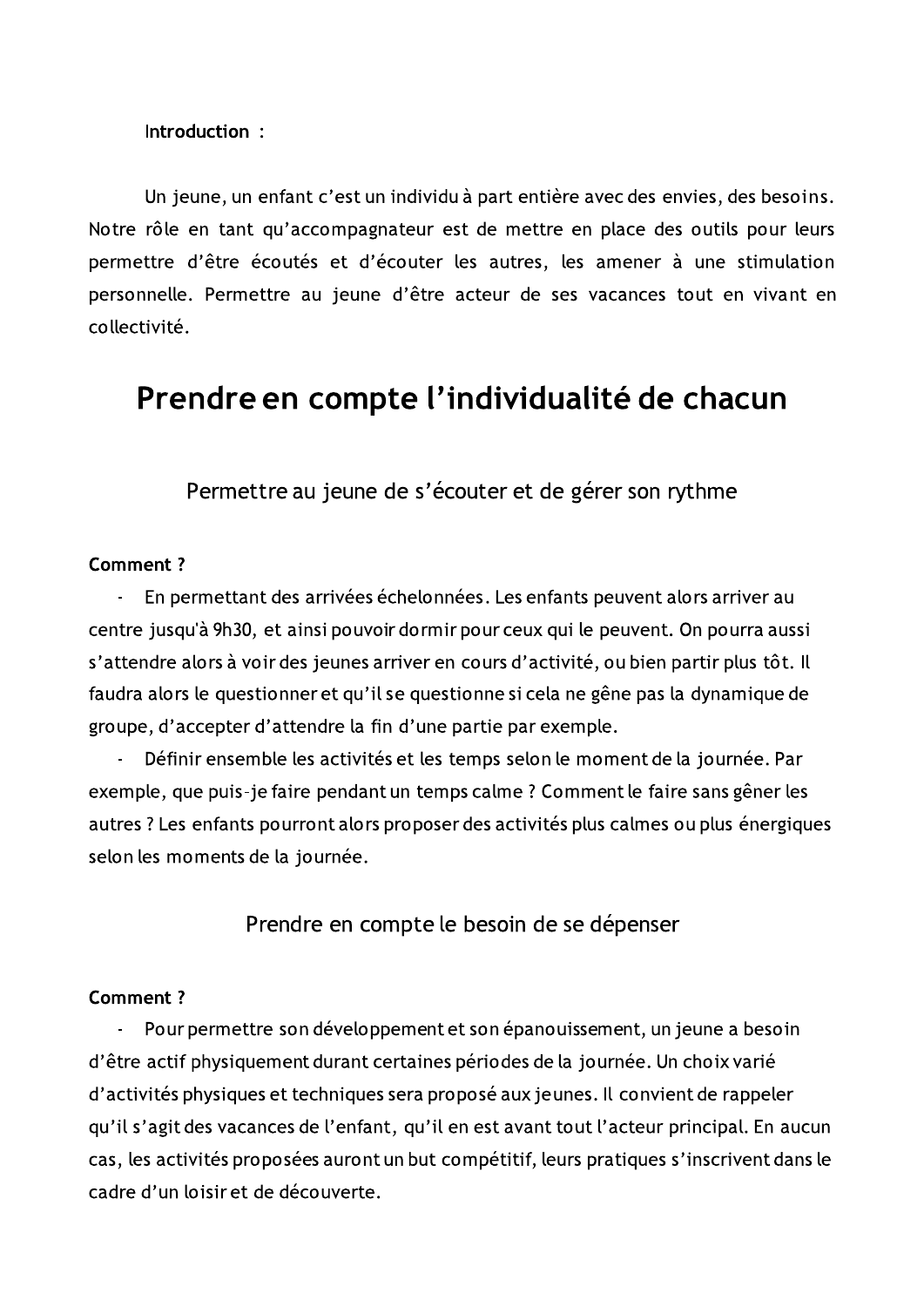### Encourager la communication et l'écoute

#### Comment ?

Organiser des réunions d'enfants, des commissions, pour le choix des menus, des  $\ddot{\phantom{a}}$ sorties, la gestion du budget. On peut alors s'attendre à voir les jeunes sonder les autres pour avoir leurs avis. S'organiser pour faire leurs temps d'échange. Demander de l'aide aux animateurs.

Mettre en place une communication par les gestes pour que chacun puisse exprimer son avis lors des temps de bilans et que tout le monde s'écoute. (D'accord, pas d'accord, on passe à autre chose...)

Mettre en place une boîte à proposition pour que chacun puisse s'exprimer librement. Voir avec les enfants pour organiser des criées publiques ou si l'on étudie les propositions lors des temps de bilans. Analyser si les jeunes prennent possession de cet outils en la fabriquant, lui trouver une place, fixer les règles autour de cette boîte (ce qu'on peut mettre dedans, les interdits ...)

## Renforcer et encourager l'autonomie du jeune

Pour cela on va amener le jeune à être force de proposition

#### **Comment?**

En créant des outils comme des tableaux de propositions, d'initiations pour amener les jeunes à venir vers nous pour proposer des activités, qu'il ait envie d'organiser des temps par lui-même et de devoir rassembler autour de ses idées.

En permettant au jeune d'aménager et de s'approprier les lieux. On s'attend alors à ce que les jeunes s'organisent pour définir les fonctions de chaque espace. Organiser des temps pour aménager, décorer. Mettre en place une liste de matériel à acheter pour nourrir ces espaces.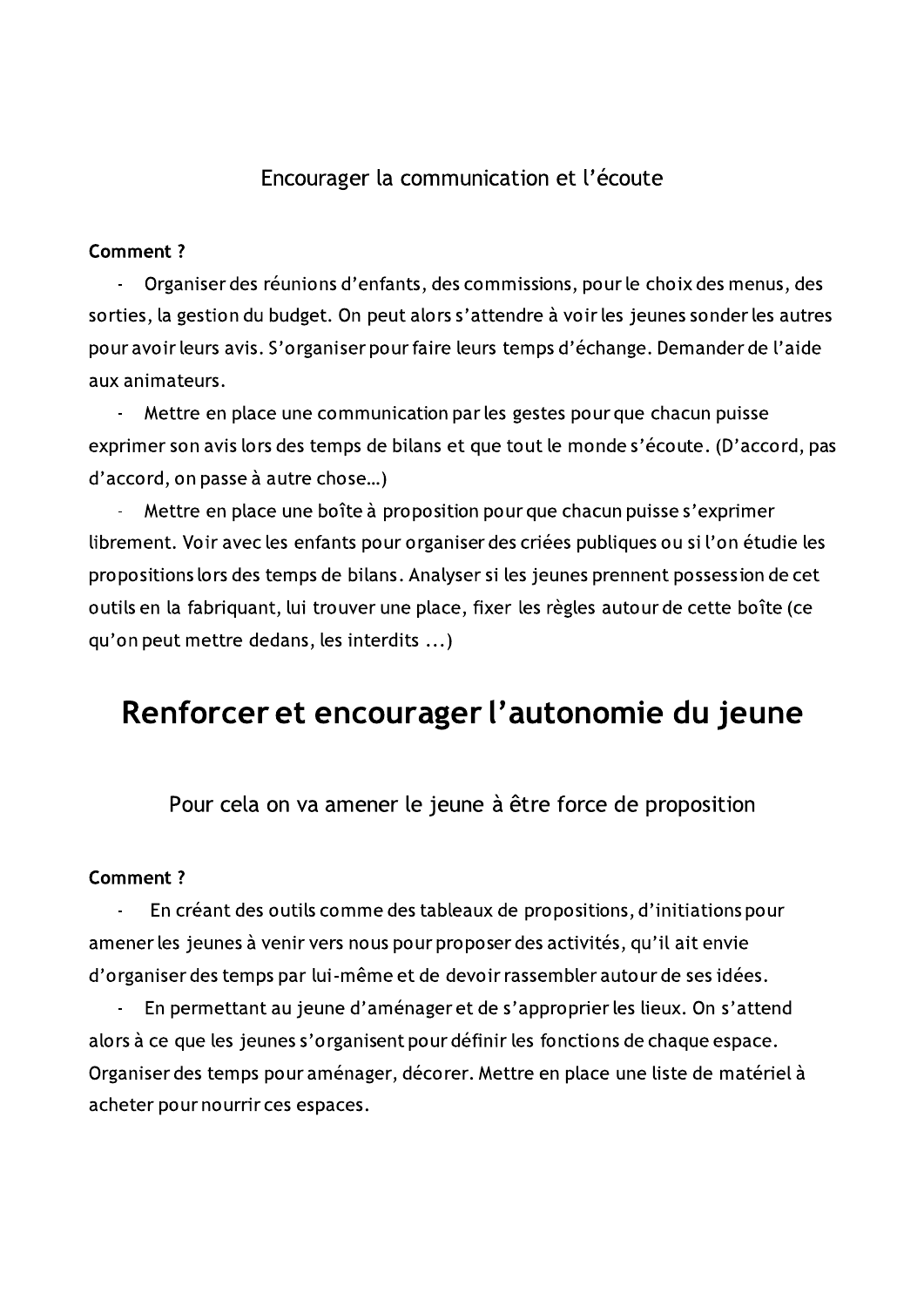Prendre en compte les plus jeunes, 3-5 ans, et leurs besoins

#### Comment ?

 $\omega_{\rm c}$ En mettant à disposition une salle permettant à ceux qui le souhaitent de pouvoir dormir après le repas, sans obligation. Ceux qui ne souhaiteront pas dormir seront toutefois accompagnés par les animateurs pour des temps de repos plus calme, s'adaptant au rythme de chaque enfant mais aussi au rythme du groupe.

Dans un premier temps la tranche d'âge sera les 3-5ans. Les enfants n'évoluent pas tous au même rythme, le fait de mettre ces enfants tous ensemble leurs permettra par la suite de faire des groupes si ils le désirent mais pas forcément en s'appuyant sur l'âge. Le rôle des animateurs sera donc d'accompagner et encourager les enfants à aller vers le groupe qui leur correspond le plus.

Définir les règles négociables et non-négociables avec les jeunes

#### Comment ?

Notre objectif étant de conduire à l'autonomie, la responsabilité individuelle et  $\mathbf{u}$  . collective, par rapport à soi-même, aux autres, au matériel et à l'environnement. On va pouvoir dresser un espace conçu pour pouvoir décider des règles lors de commissions ou bien un espace en libre-service que les jeunes pourront compléter quand ils le souhaitent.

Les initiatives individuelles ou collectives seront soutenues, dans un cadre  $\mathbf{r}$ sécurisé et sans toutefois contrevenir au respect (affectif, moral, physique) des jeunes.

## Découvrir, apprendre, transmettre

Découvrir de nouvelles activités

#### **Comment?**

En encourageant chaque enfant à participer aux différents temps de jeux, pouvoir  $\overline{\phantom{a}}$ s'exprimer, donner son avis mais aussi apprendre à être patient si le jeu ne lui plaît pas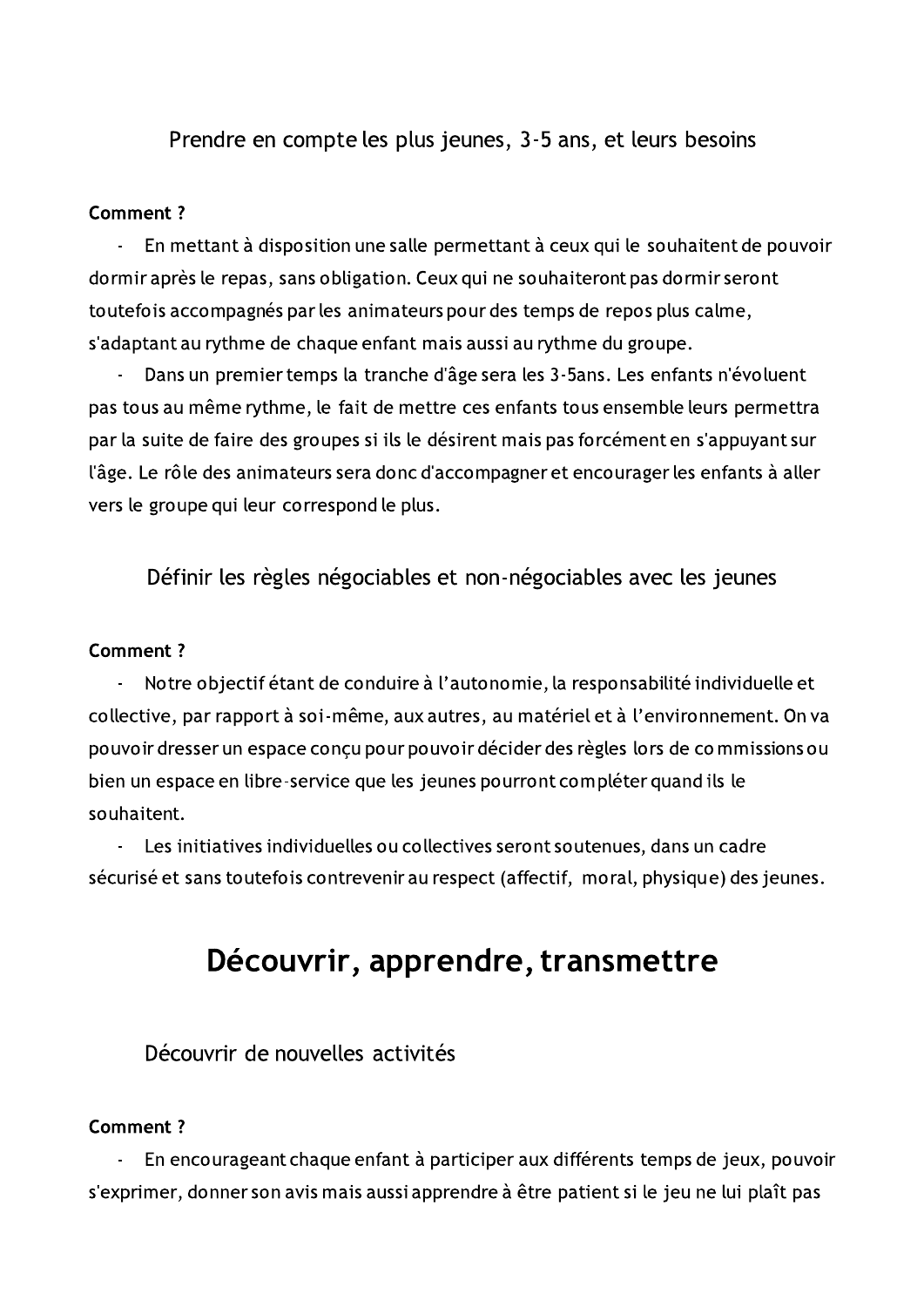mais que le groupe souhaite le faire. Les animateurs sont ici essentiels dans la proposition et l'imagination dans la création de ces temps.

En rencontrant des intervenants durant les sorties et en stimulant les échanges entre les jeunes on leur permet d'éveiller leur sens de la curiosité.

Avec la mise en place d'un espace bricolage, jardin. Le but étant de réapprendre  $\omega_{\rm{eff}}$ à l'enfant à jouer avec ses mains, les mettre dans la terre et comprendre comment la nature fonctionne. Cela dans un but de sensibilisation à l'environnement.

Découverte du monde extérieur

### Comment ?

Grâce à la thématique du « voyage dans le temps », les activités proposées vont permettre aux enfants de découvrir des valeurs, des coutumes sur des régions ou des pays qui leurs sont inconnus.

Permettre aux enfants de partager leurs connaissances et leurs envies

#### **Comment?**

Des temps d'échanges de pratique seront proposés, les enfants pourront alors proposer des jeux, faire découvrir leur sport, passion. Le but n'est pas de mettre l'enfant en difficulté mais bien de l'accompagner dans l'envie de transmission aux autres.

En impliquant les parents et en permettant aux jeunes de pouvoir présenter leur  $\omega_{\rm c}$ centre, notamment durant la soirée de la fête du centre la troisième semaine.

## Créer du lien avec les familles

### Impliquer les familles

### Comment ?

Une fête de l'association est organisée le vendredi 29 juillet où sont mis en place des jeux, un spectacle préparé par les enfants et les animateurs, un bar, etc. C'est un moment où l'objectif est de passé un moment convivial entre les animateurs, les bénévoles et les familles.